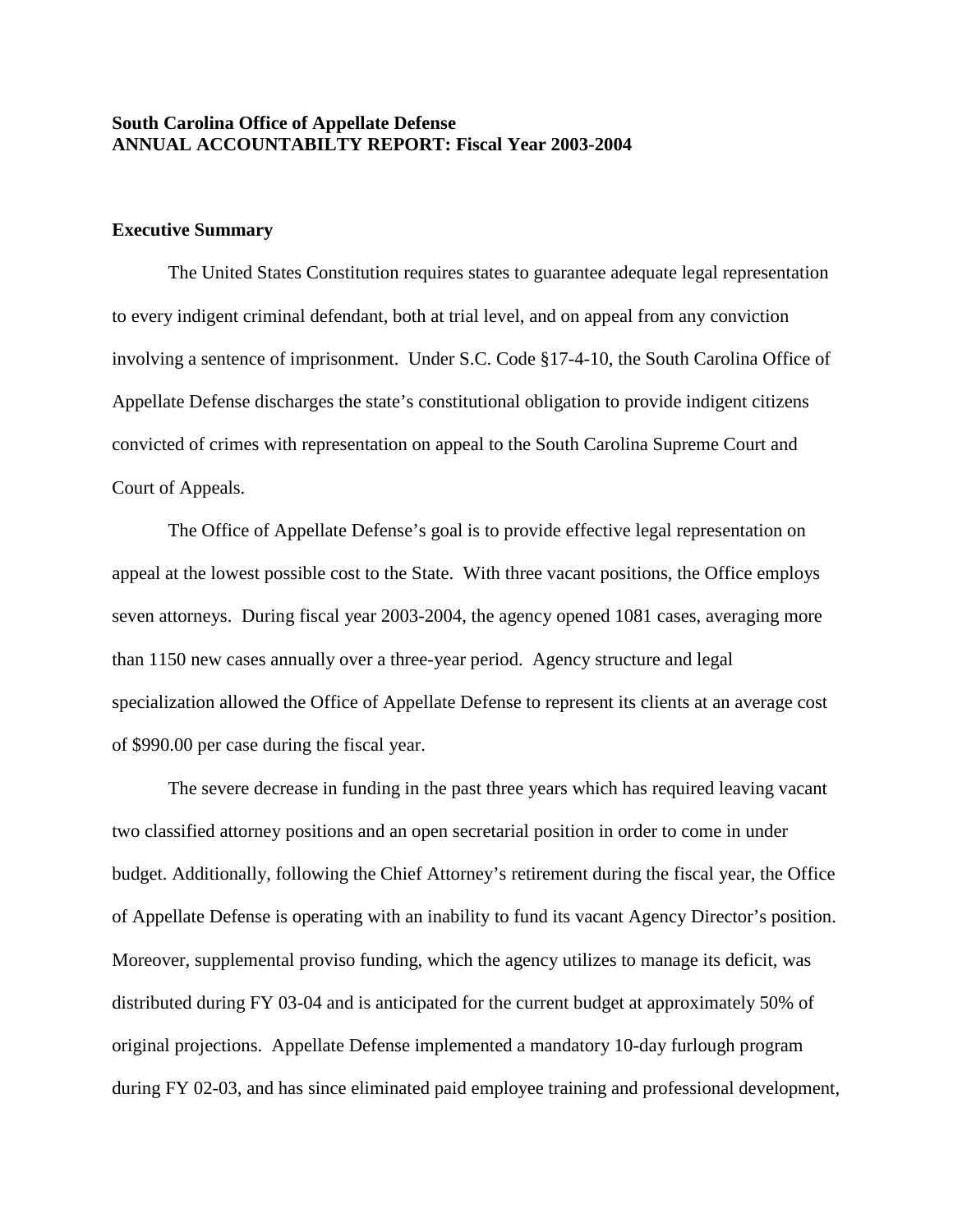as well as cancelling its law library subscriptions in an effort to manage these budget restrictions. The agency's information technology network hardware was procured during fiscal year 1996- 1997, and falls critically below state CIO system guidelines. Microsoft Windows 95 operating system and MS Office 97 remain agency standard. Fiscal and personnel reductions, along with its outdated physical infrastructure will substantially impair the agency's ability to handle its current caseload.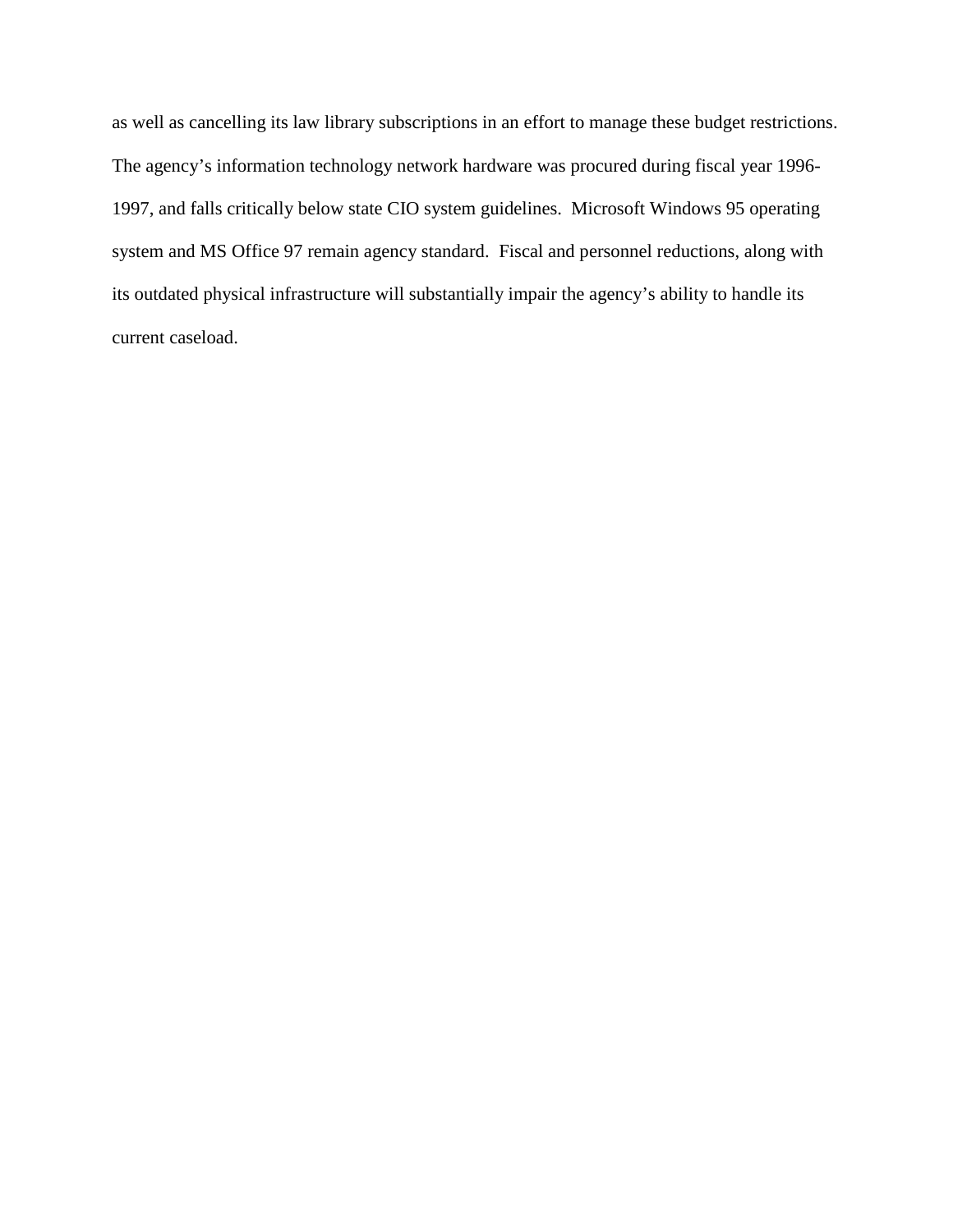### **Business Overview**

During the fiscal year, the Office of Appellate Defense relocated to the Edgar Brown Building on the Capital Complex. The office consists of sixteen employees with four vacant positions. The Deputy Agency Director, serving as Acting Chief Attorney manages both administrative and legal departments with an equal caseload to that of the Assistant Appellate Defenders. Appellate Defense obtains operational services primarily through government organizations such as Information Resources printing facilities, General Services Inter-Agency Mail and Supply services and other State and State contract private vendors. This, along with the agency's specialization in appellate law, allowed cases to be completed with minimal expenditures, achieving the State's goal of an expeditious and cost efficient judicial process. Due to budget reductions, a proviso appropriation and a legislative session bill that allowed Appellate Defense to utilize supplemental non-replenished funds assisted the agency in meeting these associated costs.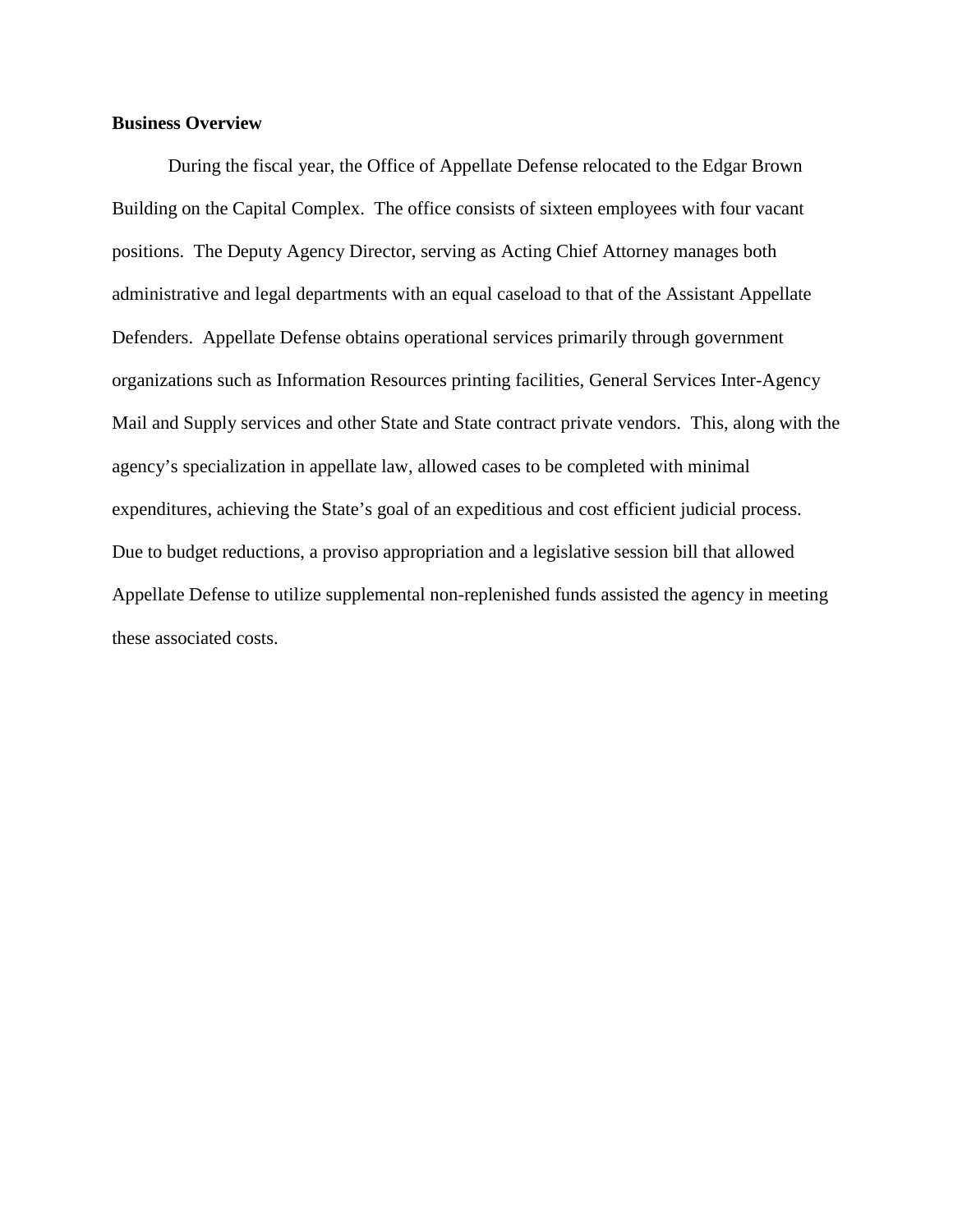# **Accountability Report Appropriations/Expenditures Chart Example**

|                                          | 02-03 Actual Expenditures |                                |                    | 03-04 Actual Expenditures      |                    | 04-05 Appropriations Act       |
|------------------------------------------|---------------------------|--------------------------------|--------------------|--------------------------------|--------------------|--------------------------------|
| <b>Major Budget</b><br><b>Categories</b> | <b>Total Funds</b>        | <b>General</b><br><b>Funds</b> | <b>Total Funds</b> | <b>General</b><br><b>Funds</b> | <b>Total Funds</b> | <b>General</b><br><b>Funds</b> |
| <b>Personal Service</b>                  | \$694,449                 | \$694,449                      | \$685,686          | \$685,686                      | \$599,079          | \$599,079                      |
| <b>Other Operating</b>                   | \$91,865                  | \$91,865                       | \$91,865           | \$91,865                       | \$91,865           | \$91,865                       |
| Special Items                            | \$53,186                  | \$53,186                       | \$114,389          | \$114,389                      | \$                 |                                |
| Permanent<br>Improvements                | \$                        | \$                             | \$                 | \$                             | \$                 | \$                             |
| <b>Case Services</b>                     | \$                        | \$                             | \$                 | \$                             | \$                 | \$                             |
| <b>Distributions</b><br>to Subdivisions  | \$                        | \$                             | \$                 | \$                             | \$                 | \$                             |
| <b>Fringe Benefits</b>                   | \$191,340                 | \$191,340                      | \$178,273          | \$178,273                      | \$184,010          | \$184,010                      |
| Non-recurring                            | \$                        | \$                             | \$                 | \$                             | \$                 |                                |
| <b>Total</b>                             | \$1,030,840               | \$1,030,840                    | \$1,070,213        | \$1,070,213                    | \$874,954          | \$874,954                      |

# **Base Budget Expenditures and Appropriations**

# **Other Expenditures**

| <b>Sources of Funds</b>      | 02-03 Actual Expenditures | 03-04 Actual Expenditures |  |
|------------------------------|---------------------------|---------------------------|--|
|                              |                           |                           |  |
|                              |                           |                           |  |
| Supplemental Bills           | \$81,826                  |                           |  |
|                              |                           |                           |  |
| <b>Capital Reserve Funds</b> | \$                        |                           |  |
|                              |                           |                           |  |
| <b>Bonds</b>                 | \$                        |                           |  |

# **Interim Budget Reductions**

| <b>Total 02-03 Interim Budget Reduction</b> | <b>Total 03-04 Interim Budget Reduction</b> |
|---------------------------------------------|---------------------------------------------|
| \$89,393                                    | \$8,847                                     |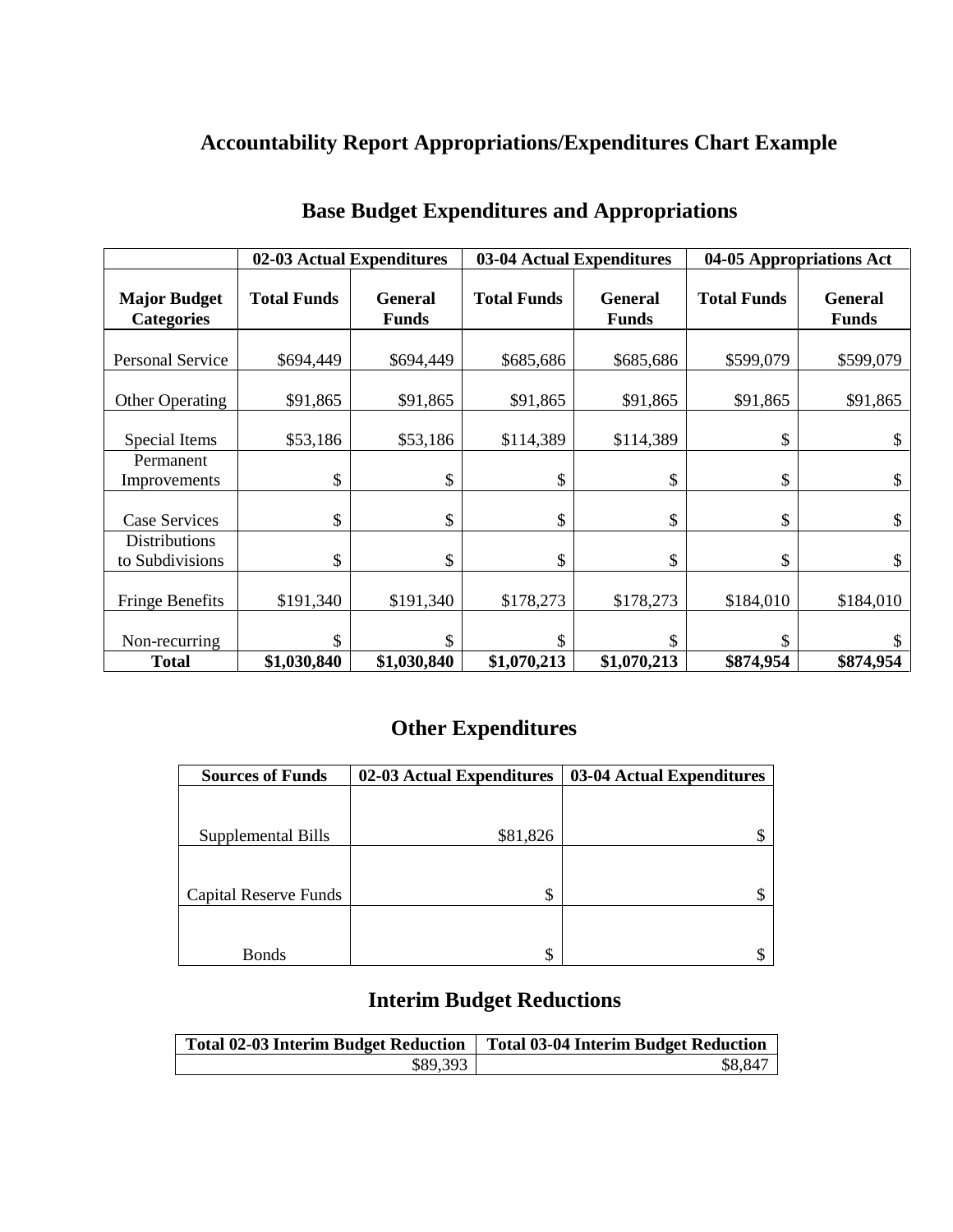#### **Leadership**

Appellate Defense is comprised of two groups: attorney and administrative support. Senior administrative staff supervises based on experience and leadership skills perfected through supervisor training. Senior attorneys supervise and advise based on their experience, expertise, and training via annual continuing legal education. Due to the small number of employees, the organizational structure is extremely functional. Senior representatives of both areas resolve issues of conflict. All employees are encouraged and allowed to offer input towards the agency's mission. Suggestions are reviewed and considered based on administrative and fiscal merit.

Both office groups work in harmony to achieve one specific goal: that of maximum effectiveness and cost efficiency in the legal representation of our clients. The attorney staff generates substantive legal work products. The administrative staff ensures the product is professionally packaged, filed, published, and delivered. Attorney staff members are expected to maintain and keep current their legal knowledge and reduce the same to written form for their cases. The administrative staff must maintain calendar dates, deadlines and appropriate records to facilitate smooth flow of attorney management and preparation of the case products.

Attorney staff members must have an ability to research and write accurate and persuasive legal documents on behalf of their clients. Administrative staff members are judged on their supervisor's and attorneys' view of their ability to reproduce their finalized product accurately with minimal supervision and direction, which comes from experience and initiative. An implemented system of checks and balances facilitates an office goal of efficiency. Manual calandaring integrated with a computerized case management system empowers each employee with deliverable knowledge allowing uninterrupted output of the agency's service.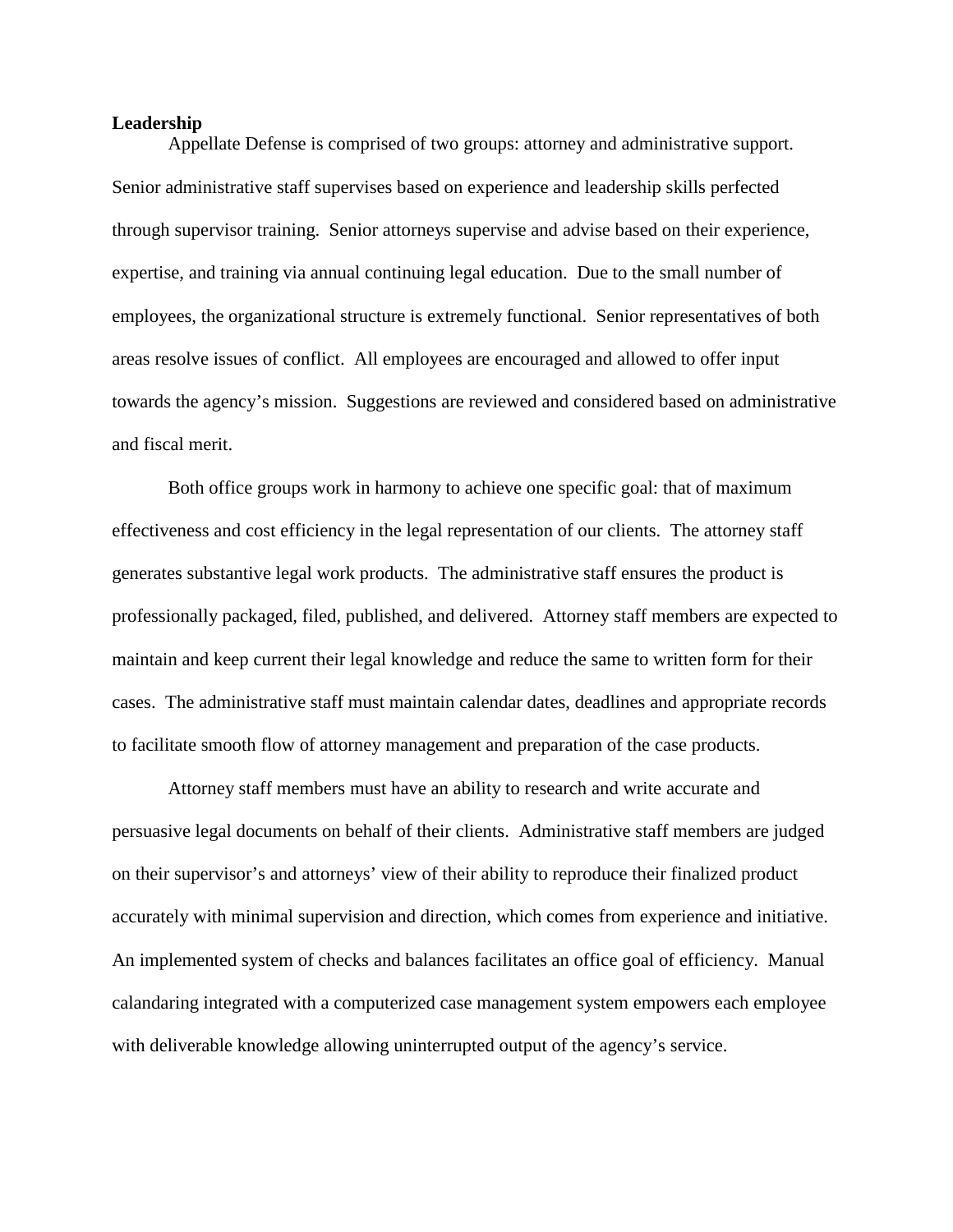Employees follow published policies and procedures that allow and encourage staff members to seek and request training in their respective fields. Education and training is offered based on perceived benefit to the agency and available funding. Providing a well-trained and experienced workforce ensures that the agency can offer effective representation to its clients in a cost efficient manner.

#### **Strategic Planning**

Within budgetary constraints, attention is focused on client representation. The agency operates with the understanding that its service will be provided as mandated by the U.S. Constitution. The Office of Appellate Defense plans this service with both client and community in mind. Failure to provide adequate representation may result in duplicated or additional legal filings in the appellate courts and potential costly legal actions against the State. With this in mind, the Office of Appellate Defense strives to maintain a staff capable of providing this service effectively and cost efficiently.

The agency has a low percentage of attrition in both legal and administrative staff. With 50 percent of the legal staff having an average of more than fifteen years experience in appellate law, effectiveness and training of associates are available. However, there is a concern that caseload has increased approximately 10 percent annually over the past decade while one administrative and three attorney positions, including that of Chief Attorney, remain vacant due to budget cuts. The office plans its operations based on cases assigned by the Appellate Courts. Each case is given due attention and processed effectively at the most reasonable cost available to the agency, utilizing State agencies as suppliers when available.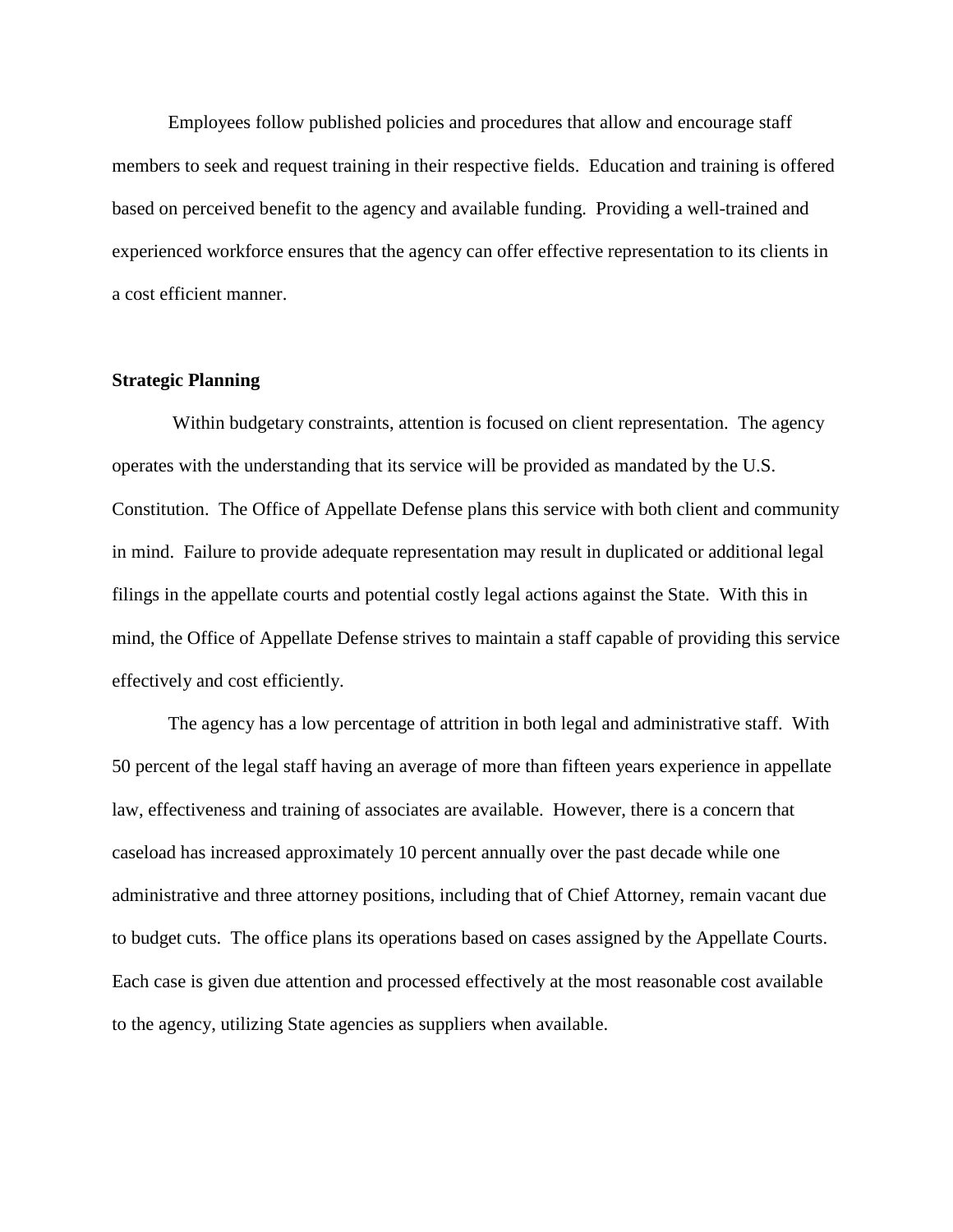### **Customer Focus**

The Office of Appellate Defense represents clients assigned by the S.C. Supreme Court. Representation is guided by S.C. Appellate Court Rules. Attorneys acknowledge these guidelines of representation to each client at the time of assignment and maintain communications with clients throughout the appellate process.

#### **Information and Analysis**

Collection and analysis of data has not been funded for implementation.

#### **Human Resources**

Employees' motivation comes in large part from the intimate nature of our staff design. Working in teams of attorney and support, with the knowledge base to assume virtually any case assignment, there is a high level of confidence among the staff. Continual monitoring and input by senior staff members and supervisors encourage this knowledge and training. All staff members are free and willing to offer input, in the form of questions or suggestions, into the agency's operations. While no formal assessment measures are implemented, employee well being and satisfaction are monitored by close proximity of agency administration to its staff.

Staff members are allowed time to participate in relevant community activities. Administrative support has spoken at a conference of the State's court reporters offering an opportunity for communications and an understanding of agency's operating needs and guidelines. Appellate Defense legal staff, with their expertise in appellate law, cooperate regularly with trial practitioners throughout the state.